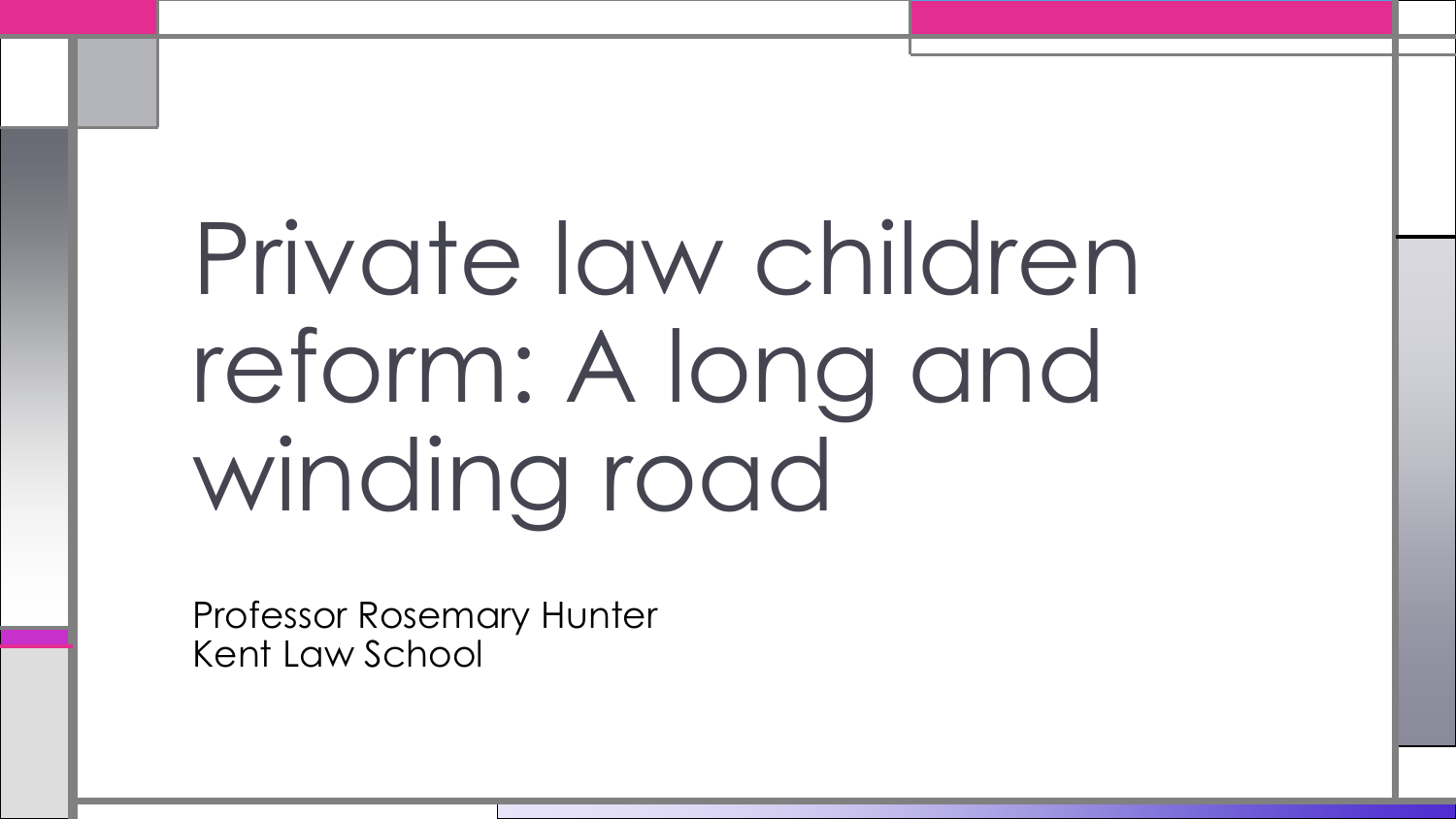#### Private law children cases - ideologies

1. Children's welfare is best served by having ongoing, regular contact with both of their biological parents

2. Post-separation arrangements for children are best sorted out by parents themselves (rather than by a court)

The 'good' / 'responsible' post-separation family

- Process for making arrangements private, cooperative
- Outcome of making arrangements maintain parent-child relationships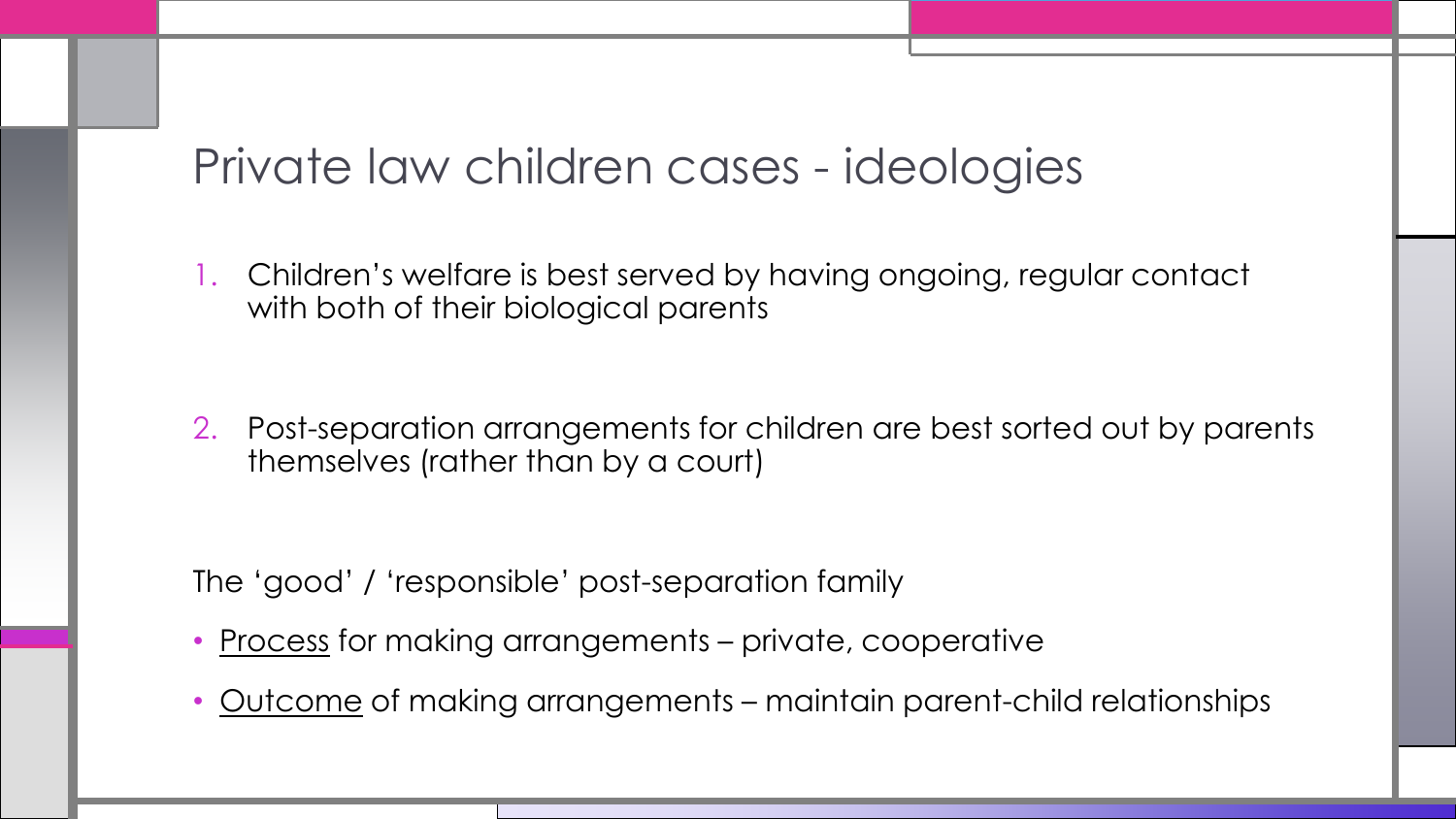### The ideology of ongoing relationships

- The exception public law
- The 'norm' private law
- Family Justice Review (2011) lobbying for extension to 50/50 shared care
- Children and Families Act 2014 presumption of parental involvement
- *Re C (Direct Contact: Suspension)* [2011] EWCA Civ 521
- *Re L (A Child) (Contact: Domestic Violence)* [2000] EWCA Civ 194
- Practice Direction 12J (2008), revised 2009, 2014, 2017
- Domestic Abuse Bill 2018, Domestic Abuse Bill 2019…
- 'Parental Alienation'; Cafcass Child Impact Assessment Framework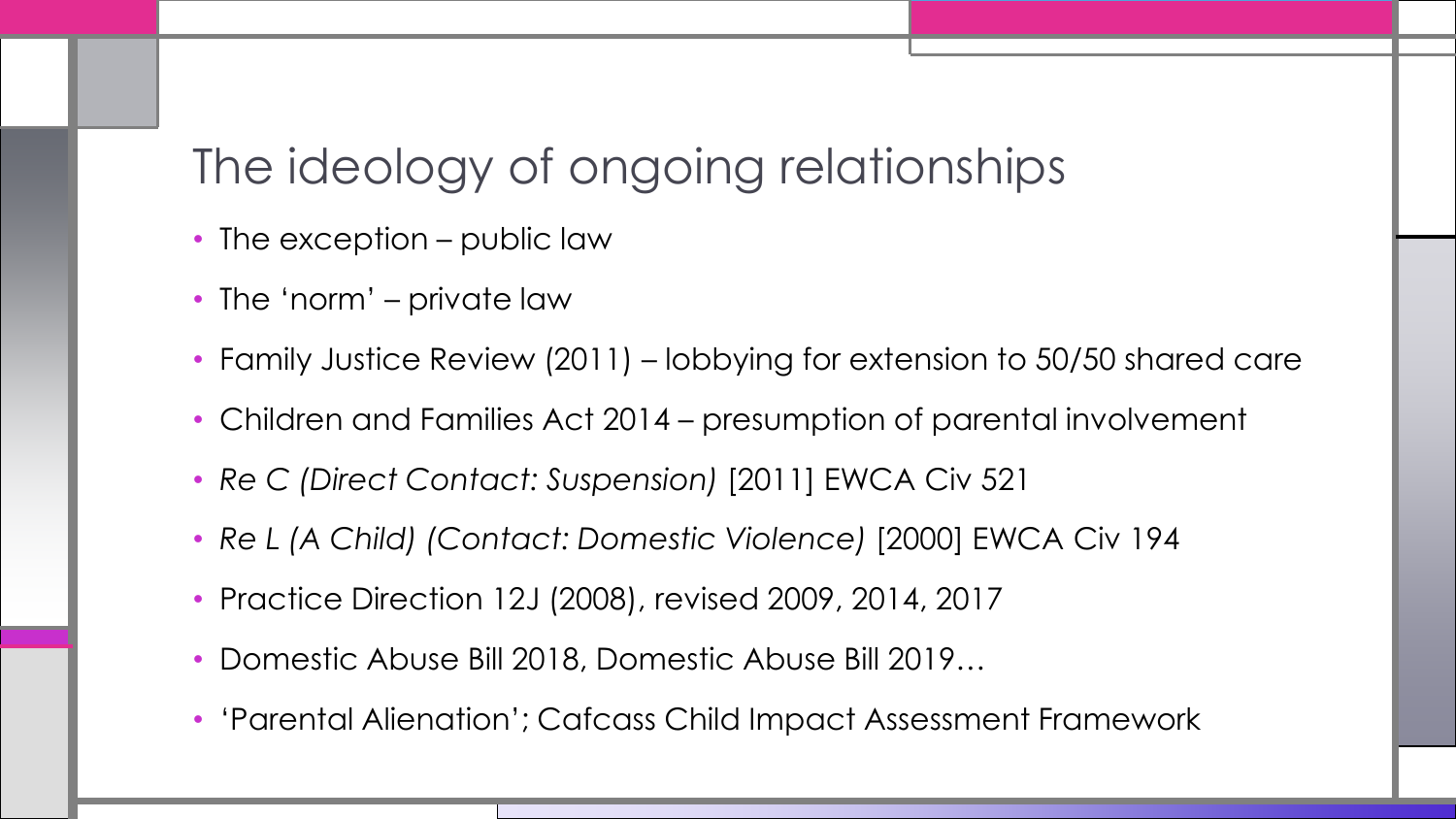## The ideology of private ordering

- Pre-Application Protocol for Mediation Information and Assessment (2011)
- Family Justice Review (2011) 'making parental responsibility work'
- Children and Families Act 2014 MIAM requirement
- Child Arrangements Programme (2014)
- Legal Aid, Sentencing and Punishment of Offenders Act 2012
- Mapping Paths to Family Justice (2017)
- 10% or 38% of separating couples with children going to court?
- Private Law Working Group (ongoing)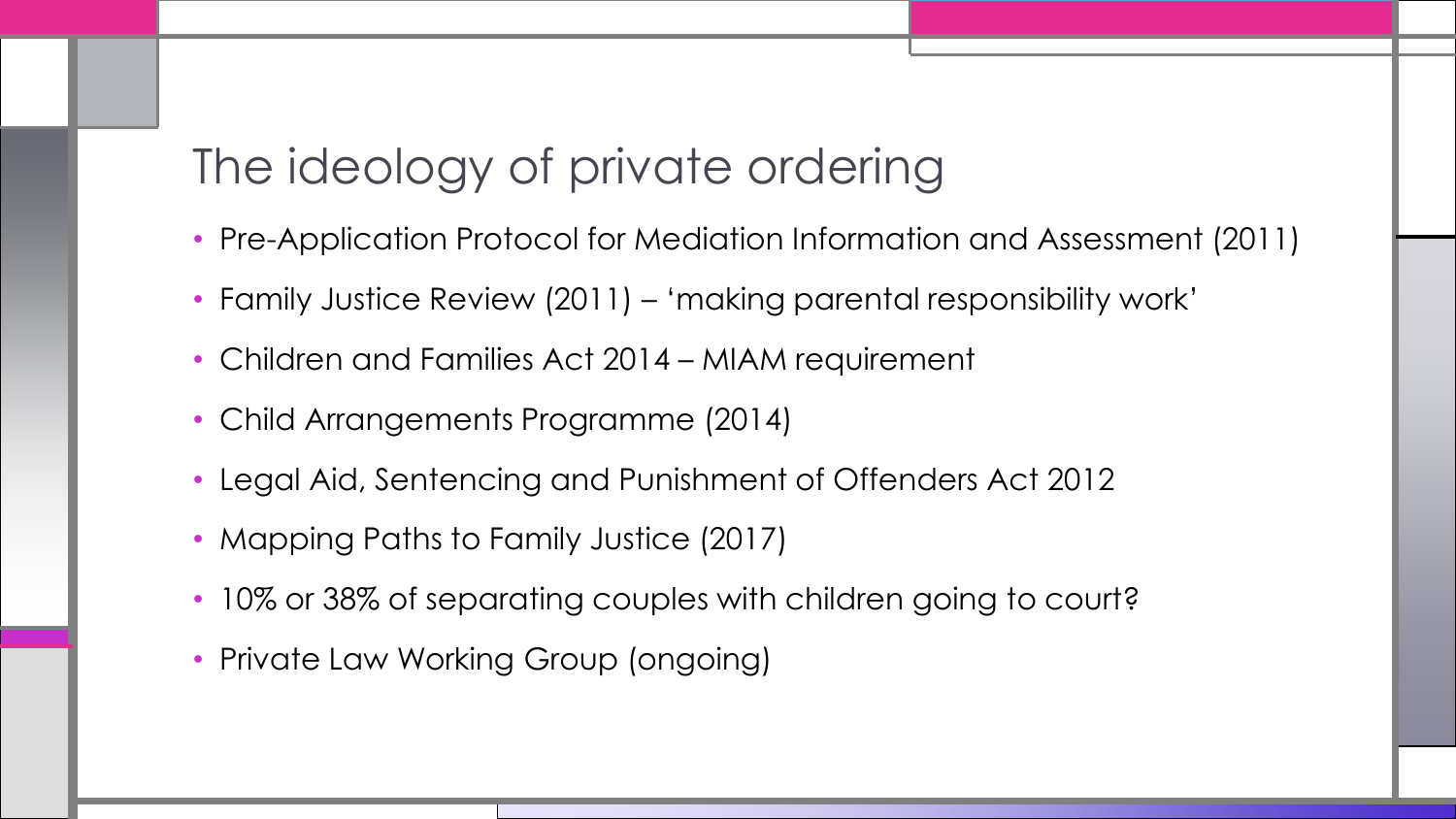